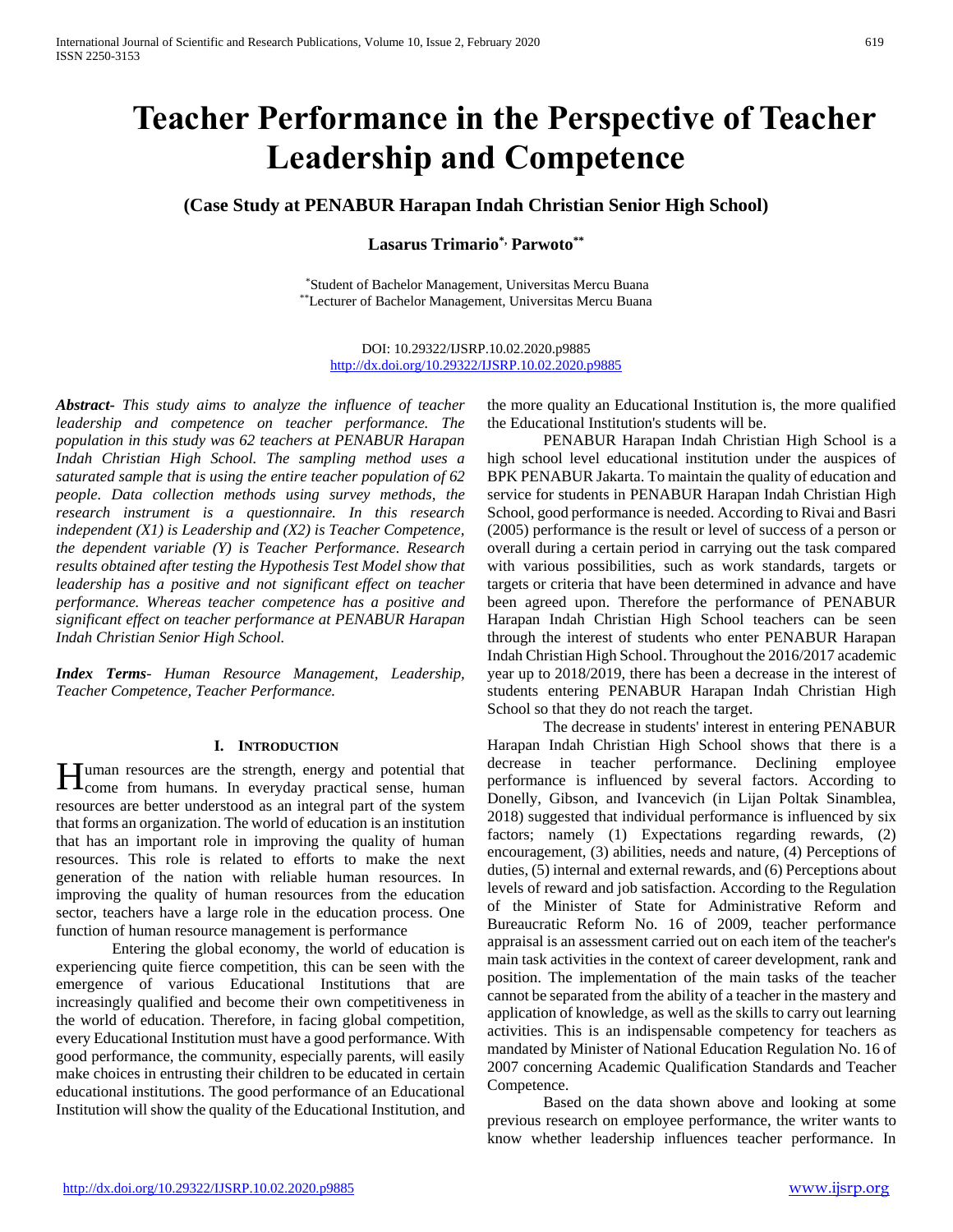addition to leadership, the authors also want to find out whether teacher competence affects teacher performance. So the researchers gave the title of this study "Teacher Performance in the Perspective of Teacher Leadership and Competence in PENABUR Harapan Indah Christian High School"

#### **II. IDENTIFY, RESEARCH AND COLLECT IDEA**

#### *A. Teacher Performance*

Teacher performance is the ability and effort of teachers to carry out learning tasks as well as possible in planning teaching programs, implementing learning activities and evaluating learning outcomes (Ministry of National Education, 2008). Teacher Ability Assessment Tools (APKG), including: (1) learning plans (teaching plans and materials) or called RPP (Learning Implementation Plan), (2) learning procedures (classroom procedures), and (3) interpersonal relationships skill) (Ministry of National Education, 2008: 22)

## *B. Leadership*

According to George R Terry (in Sagala 2017) leadership is an activity to influence people to be directed towards achieving organizational goals. Referring to the view of George R. Terry, Betram M. Gros and other experts that the essence of leadership is the participation and willingness of others to follow the leader's wishes because there is a guarantee of meeting the desired needs.

# *C. Teacher Competency*

The Teacher and Lecturer Law (UUGD) article 10 paragraph 1 states that teacher competency as referred to in article 8 covers the pedagogical competence, personal competency, social competence, and professional competence obtained through professional education

# **III. RESEARCH ELABORATION**

# *THE RELATION BETWEEN DEPENDENT VARIABELS AND INDEPENDENT VARIABELS*

# *1. The influence Leadership (X1) on Teacher Performance (Y)*

Leadership is an activity to influence people so that they are directed towards achieving organizational goals directed towards achieving organizational goals (George R. Terry - Sagala 2017). Previous research by Rabiyah, Herculanus Bahari Sindju, M. Syukri (2016) on the Relationship Between School Principals' Leadership and School Organization Climate on the Performance of SMPN Teachers in Sungai Kunyit Subdistrict Pontianak Regency concluded that there was a significant relationship between school principal leadership and the climate of school organizations together. together with the performance of teachers of state junior high schools in Sungai Kunyit District, Pontianak Regency.

## *2. The influence Teahcer Competency on Teacher Perfomance (Y)*

Teacher competencies referred to in article 8 include pendagogis competencies, personality competencies, social competencies, and professional competencies obtained through professional education (Constitution of Teachers and Lecturers Article 10 Paragraph 1). Then Jamaludin and Suharno Pawirosumarto, (2017) on the Effect of Competence, Motivation, Work, and Work Discipline on Teacher Performance (Case Study in Vocational Work in Petir Subdistrict, Petir Subdistrict, Serang District, Banten Province) concluded that the variables of competency, motivation and work discipline were proven together - the same (simultaneous) positive and significant effect on the performance of teachers in SMK Karya Fajar

#### *Conceptual Framework for Thinking*

Teacher performance, influenced by several factors, from the temporary questionnaire found that teacher leadership and competence have an influence on organizational performance. From the results of this questionnaire, the researchers are interested in conducting research whether Teacher Leadership and Competence are factors that influence Teacher Performance.



Based on the background, the formulation of the problem, research objectives, the theoretical basis and theoretical framework. Then the hypothesis proposed in this study are:

- H1: There is a positive and significant influence between leadership and teacher performance
- H2: There is a positive and significant effect between Teacher Competence and Teacher Performance

# *RESEARCH AND METHODE*

#### *A. Types and Sources of Data*

According to Sugiyono (2017) Likert scale is used to measure the attitudes, opinions, and perceptions of a person or group of people about social phenomena. By using a Likert Scale, the variables to be measured are translated into indicator variables. Then the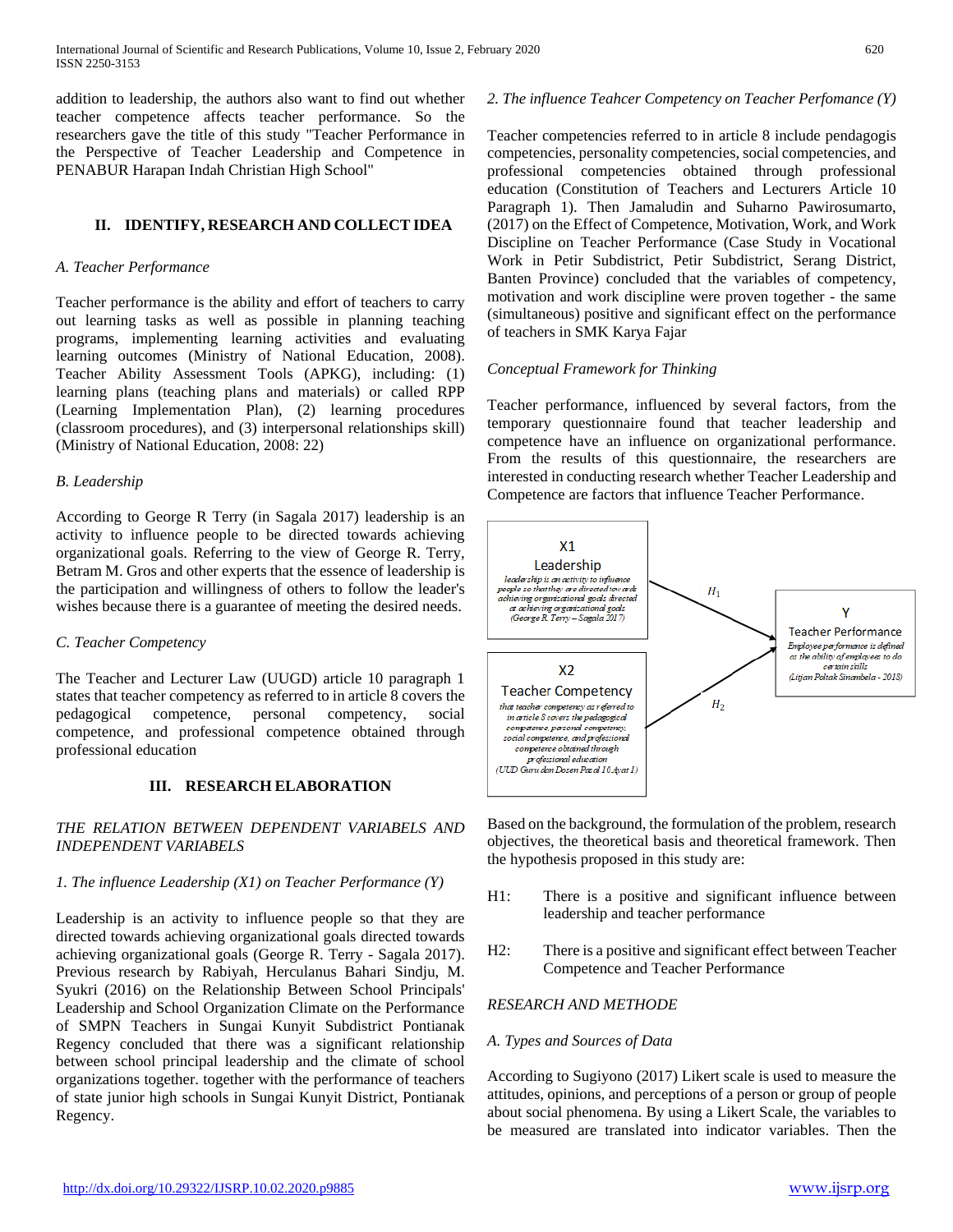International Journal of Scientific and Research Publications, Volume 10, Issue 2, February 2020 621 ISSN 2250-3153

indicator is used as a reference for compiling instrument items which can be questions or statements. The answers of each instrument have categories from strongly disagree (1) to strongly agree (5).

#### *B. Population and Sample Research*

The population in this study were all teachers in PENABUR Harapan Indah Christian High School, totaling 62 people. According to Sugiyono (2016: 90-91) ie a decent sample size in research is between 30 to 500. Then according to this opinion the researcher determines the size of the sample taken for this study is a saturated sample

#### *C.Data analysis method*

Data analysis method in this research uses multiple linear regression approach, before analyzing the data, the following research instruments (data) are tested as follows: Descriptive Statistics Test, Data Quality Test, Classical Assumption Test, Model Suitability Test, Hypothesis Test. The equation used in this study:

$$
Y = \alpha + b1X1 + b2X2 + b3X3 + \epsilon
$$

#### **IV. RESULT AND FINDING**

#### *A. Descriptive Statistics Test*

|                            | Table 1<br>Gender |                             |
|----------------------------|-------------------|-----------------------------|
| Gender<br><b>Frequency</b> | <b>Frequency</b>  | <b>Percentase</b><br>$(\%)$ |
| Men                        | 26                | 41,9%                       |
| Woman                      | 36                | 58,1%                       |
| <b>Total</b>               | 62                | 100 %                       |

#### **Table 2**

|                 | vee              |                             |
|-----------------|------------------|-----------------------------|
| Age             | <b>Frequency</b> | <b>Percentase</b><br>$(\%)$ |
| 21-25 Years Old |                  | 1,6%                        |
| 26-29 Years Old | 6                | 9.7%                        |
| 30-34 Years Old | 4                | 6,5%                        |
| 35-39 Years Old | 15               | 24.2%                       |
| >40 Years Old   | 36               | 58,1%                       |
| <b>Total</b>    | 62               | 100                         |

| Table 3<br><b>Level Of Education</b> |                  |                             |
|--------------------------------------|------------------|-----------------------------|
| Level of<br><b>Education</b>         | <b>Frequency</b> | <b>Percentase</b><br>$($ %) |
| S1                                   | 56               | 90,3%                       |
| S <sub>2</sub>                       | 6                | 9.7%                        |
| Total                                |                  | 100                         |

|                                   | Table 4                                     |                             |
|-----------------------------------|---------------------------------------------|-----------------------------|
| <b>Years Of</b><br><b>Service</b> | <b>Years Of Service</b><br><b>Frequency</b> | <b>Percentase</b><br>$($ %) |
| 0-5 Years                         | 11                                          | 17,7%                       |
| 6-10 Years                        | 15                                          | 24,2%                       |
| 11-15 Years                       | 15                                          | 24,2%                       |
| 16-20 Years                       | 12                                          | 19,4%                       |
| $>21$ Years                       | 9                                           | 14,5%                       |
| Total                             | 62                                          | 100                         |

## *B. Data Quality Test*

#### *1. Validity Of Test Result*

Below are the results of testing the validity of this research:

| Table 5<br><b>Leadership Validiy</b> |                            |                    |  |
|--------------------------------------|----------------------------|--------------------|--|
| <b>Statement</b>                     | <b>Pearson Correlation</b> | <b>Information</b> |  |
| $KP-1$                               | 0,743                      | Valid              |  |
| $KP-2$                               | 0,701                      | Valid              |  |
| $KP-3$                               | 0,756                      | Valid              |  |
| $KP-4$                               | 0,719                      | Valid              |  |
| $KP-5$                               | 0,715                      | Valid              |  |
| $KP-6$                               | 0,757                      | Valid              |  |
| $KP-7$                               | 0,784                      | Valid              |  |
| $KP-8$                               | 0,813                      | Valid              |  |
| $KP-9$                               | 0,736                      | Valid              |  |
| $KP-10$                              | 0,725                      | Valid              |  |
| KP-11                                | 0,400                      | Valid              |  |
| $KP-12$                              | 0,596                      | Valid              |  |

Based on the data presented above shows that the results of the validity test of Leadership variables, as many as 12 statements declared valid because they have a Pearson Correlation (r count) value greater than r table (0.2500).

| Table 6<br><b>Teacher Competency Validiy</b>                         |       |       |  |
|----------------------------------------------------------------------|-------|-------|--|
| <b>Information</b><br><b>Statement</b><br><b>Pearson Correlation</b> |       |       |  |
| $KG-1$                                                               | 0,644 | Valid |  |
| $KG-2$                                                               | 0,562 | Valid |  |
| $KG-3$                                                               | 0,623 | Valid |  |
| $KG-4$                                                               | 0,608 | Valid |  |
| $KG-5$                                                               | 0,775 | Valid |  |
| $KG-6$                                                               | 0,688 | Valid |  |
| $KG-7$                                                               | 0,630 | Valid |  |
| $KG-8$                                                               | 0,674 | Valid |  |
| $KG-9$                                                               | 0,779 | Valid |  |
| $KG-10$                                                              | 0.506 | Valid |  |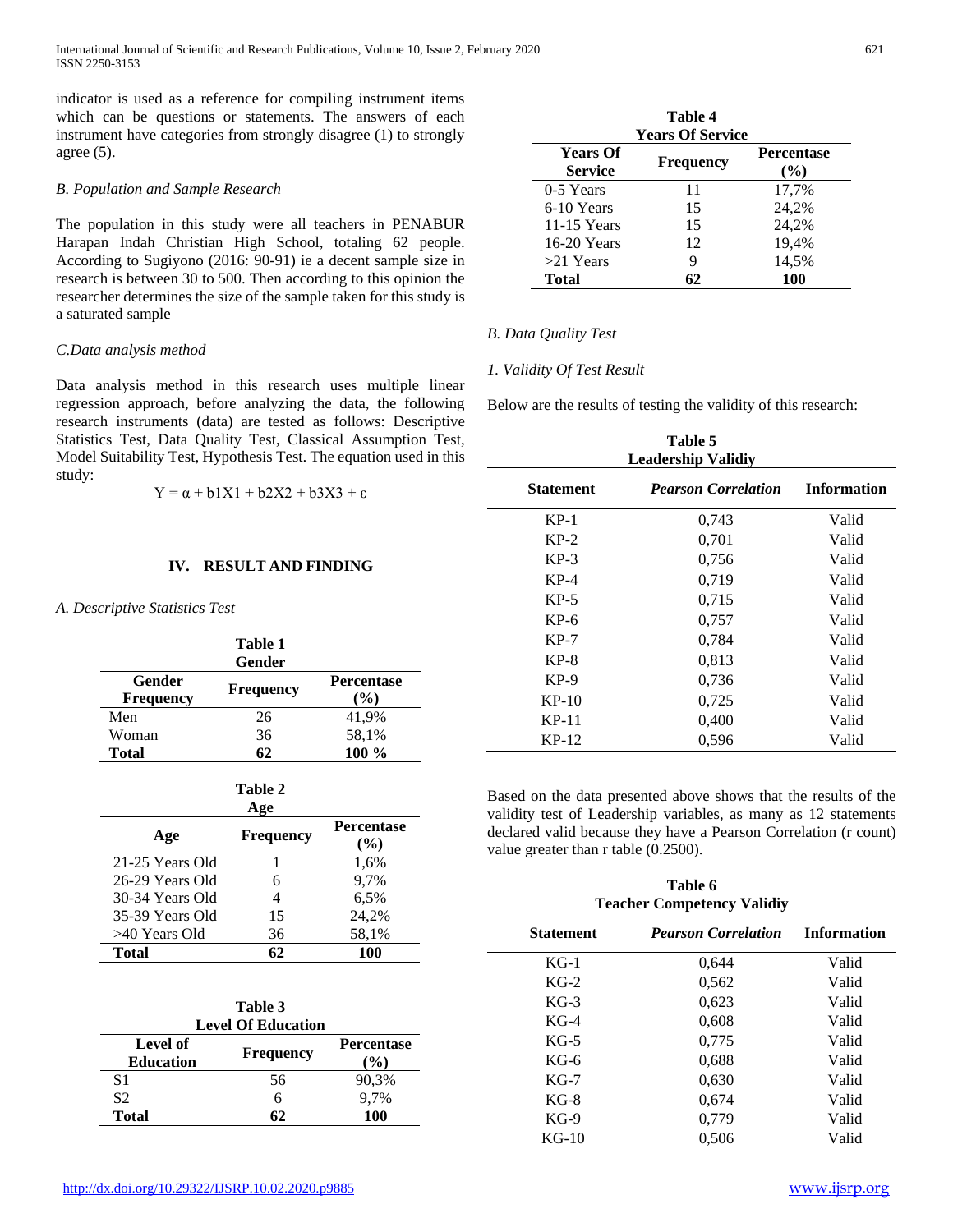International Journal of Scientific and Research Publications, Volume 10, Issue 2, February 2020 622 ISSN 2250-3153

| $KG-11$ | 0.683 | Valid |
|---------|-------|-------|
| $KG-12$ | 0.774 | Valid |
| $KG-13$ | 0.778 | Valid |
| $KG-14$ | 0.701 | Valid |

Based on the data presented above shows that the results of the validity test of Teacher Competency variables, as many as 14 statements declared valid because they have a Pearson Correlation (r count) value greater than r table (0.2500).

| Table 7<br><b>Teacher Performance</b> |                            |                    |  |
|---------------------------------------|----------------------------|--------------------|--|
| <b>Statement</b>                      | <b>Pearson Correlation</b> | <b>Information</b> |  |
| KN1                                   | 0,668                      | Valid              |  |
| KN2                                   | 0,768                      | Valid              |  |
| KN3                                   | 0,621                      | Valid              |  |
| KN4                                   | 0,736                      | Valid              |  |
| KN <sub>5</sub>                       | 0,805                      | Valid              |  |
| KN <sub>6</sub>                       | 0,807                      | Valid              |  |
| KN7                                   | 0,880                      | Valid              |  |
| KN <sub>8</sub>                       | 0.695                      | Valid              |  |
| KN <sub>9</sub>                       | 0,731                      | Valid              |  |
| <b>KN10</b>                           | 0,783                      | Valid              |  |
| <b>KN11</b>                           | 0,742                      | Valid              |  |
| <b>KN12</b>                           | 0,817                      | Valid              |  |

Based on the data presented above shows that the results of the validity test of Teacher Performance variables, as many as 12 statements declared valid because they have a Pearson Correlation (r count) value greater than r table (0.2500)

#### *2. Reability Of Test Result*

Below are the results of testing the reability of this research

| Table 8<br><b>Reability Of Test Result</b> |       |    |  |  |
|--------------------------------------------|-------|----|--|--|
| Cronbach's Alpha<br>Variable<br>N of Items |       |    |  |  |
| Leadership                                 | 0,906 | 12 |  |  |
| <b>Teacher Competency</b>                  | 0.905 | 14 |  |  |
| <b>Teacher Performance</b><br>0,931<br>12  |       |    |  |  |

Based on the data presented above shows that the results of the reliability test of leadership variables, teacher competency and teacher performance have a Cronbach's Alpha value of more than 0.60 which means that all the variables in this study are declared reliable. This means that the statement items used are able to obtain consistent data, in the sense that if the statement is submitted again, it will get relatively the same answer.

#### *C. Classic Assumption Test*

*1. Test of Normality*

Normality test aims to determine whether a data distribution is normal or not. Because with normally distributed data, the data can be said to be able to represent the population.

**Table 9**

| ravit s<br>the results of the Kolmogorov-Smirnov one-sample test |                       |                                |
|------------------------------------------------------------------|-----------------------|--------------------------------|
|                                                                  |                       | <b>Unstandardized Residual</b> |
| N                                                                |                       | 62                             |
| <i>Normal</i>                                                    | Mean                  | 0,0000000                      |
| Parameters <sup>a,b</sup>                                        | <i>Std. Deviation</i> | 0,24008671                     |
| Most Extreme                                                     | Absolute              | 0,063                          |
| <i>Differences</i>                                               | Positive              | 0,063                          |
|                                                                  | Negative              | $-0.048$                       |
| <b>Test Statistic</b>                                            |                       | 0,063                          |
| Asymp. Sig. (2-tailed)                                           |                       | 0,200                          |

Based on the data presented above shows that the results of the Kolmogorov-Smirnov one-sample test have Asymp values. Sig (2-tailed) of 0.200 or greater than 0.05. It states that the research residual data used are normally distributed.

#### *2. Test Results Multicolinearity*

| Table 10                           |
|------------------------------------|
| <b>The Result Multicolinearity</b> |

| <b>Model</b>              | <b>Collinearity Statistics</b> |       |  |  |
|---------------------------|--------------------------------|-------|--|--|
|                           | <i>Tolerance</i>               | VIF   |  |  |
| Leadership                | 0.437                          | 2,291 |  |  |
| <b>Teacher Competency</b> | 0.437                          | 2.291 |  |  |

Tolerance value of all independent variables is greater than 0.10 and the VIF value of all independent variables is smaller than 10.00. So it can be concluded that there is no multicollinity between independent variables.

#### *3. Test Results Heterokedastisitas*

J.

| Table 11<br><b>Test Results Heterokedastisitas</b> |                       |                       |       |  |  |
|----------------------------------------------------|-----------------------|-----------------------|-------|--|--|
| <b>Unstandardized</b><br><b>Residual</b>           |                       |                       |       |  |  |
|                                                    | Leadership            | $Sig. (2-$<br>tailed) | 0,742 |  |  |
| Spearman's<br>rho                                  | Teacher<br>Competency | $Sig. (2-$<br>tailed) | 0,640 |  |  |

Based on the data presented above shows that the results of the heteroscedasticity test using the Spearman's rho correlation method can be seen that both independent variables have a significance value (Sig. 2 Tailed) of more than 0.05. Because the significance value is greater than 0.05, it can be said that there was no heteroscedasticity in this regression model.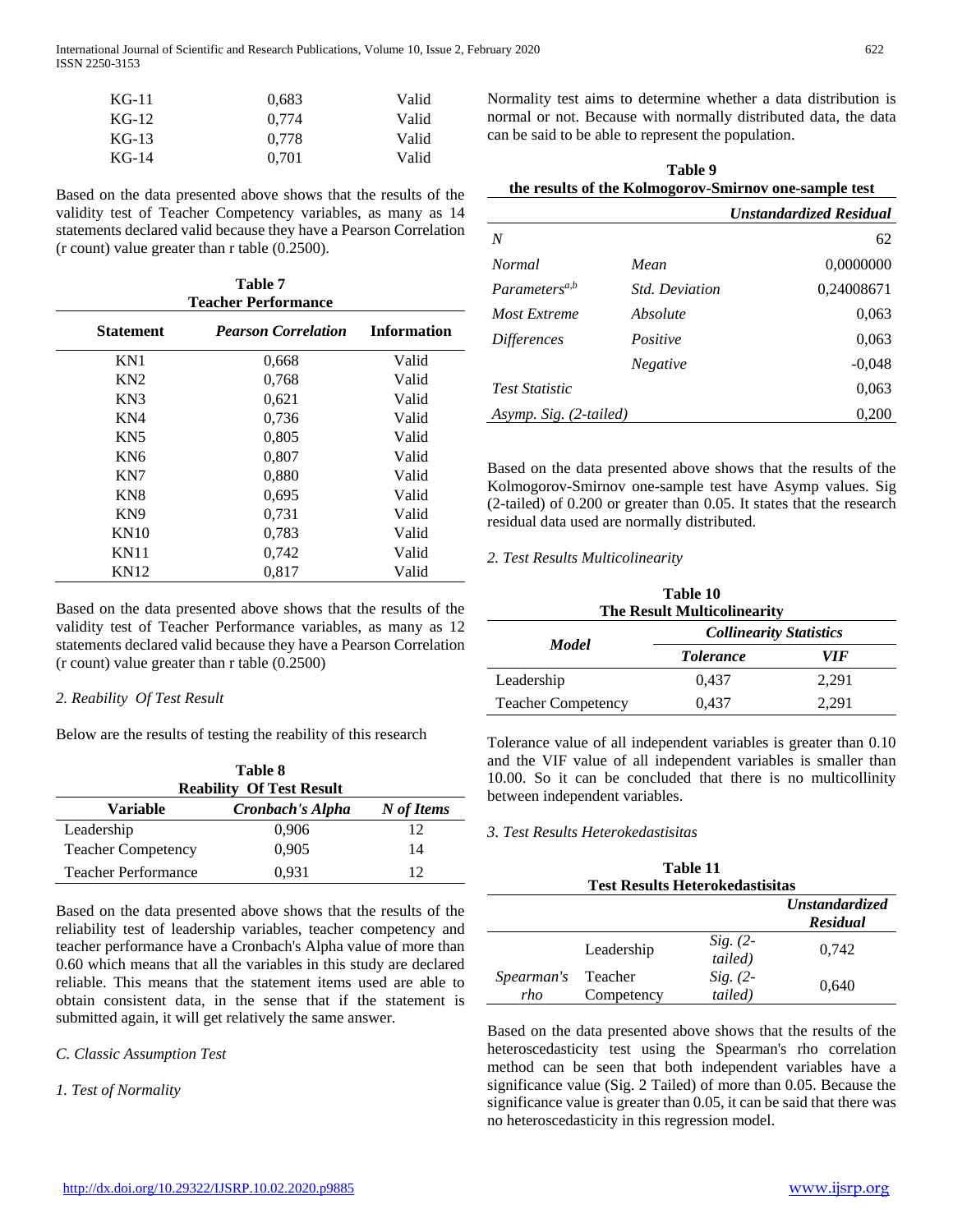## *D. Model Conformity Test*

| 1. Determination Conformity Test $(R^2)$         |                 |          |               |                          |  |  |  |
|--------------------------------------------------|-----------------|----------|---------------|--------------------------|--|--|--|
| Table 12<br>Determination Conformity Test $(R2)$ |                 |          |               |                          |  |  |  |
|                                                  |                 |          |               | Adjusted R Std. Error of |  |  |  |
| <b>Model</b>                                     | ĸ               | R Square | <i>Square</i> | the Estimate             |  |  |  |
|                                                  | $0.836^{\rm a}$ | 0,698    | 0.688         | 0.24412                  |  |  |  |

Based on the table above shows that the results of the coefficient of determination test, note the Adjusted R  $\land$  2 value of 0.836 or equal to 83.6%. This figure implies that teacher leadership and competence affect teacher performance by 83.6% while the remaining 16.4% is influenced by other variables outside this study.

#### *2. Results of Simultaneous Test (Test F)*

|              | Table 13<br><b>Results of Simultaneous Test (Test F)</b> |                          |                             |       |        |                   |  |  |
|--------------|----------------------------------------------------------|--------------------------|-----------------------------|-------|--------|-------------------|--|--|
| <b>Model</b> |                                                          | Sum of<br><b>Squares</b> | Mean<br>df<br><i>Square</i> |       | F      | Sig.              |  |  |
|              | Regression                                               | 8,129                    | 2                           | 4.065 | 68,202 | .000 <sup>b</sup> |  |  |
|              | Residual                                                 | 3.516                    | 59                          | .060  |        |                   |  |  |
|              | Total                                                    | 11,645                   | 61                          |       |        |                   |  |  |

Based on table 22 it shows that the F ANOVA test results, known value (Sig) of 0,000 and the value is smaller than 0.05. So it can be concluded that the equation model can be accepted and influential simultaneously between the independent variables (X) together against the dependent variable (Y).

Meanwhile, by comparing the calculated F value with F table. The calculated F value (68.202)  $\geq$  F table (3.15), then Ho is rejected and Ha is accepted, meaning there is a significant influence between the independent variables (X) together against the dependent variable (Y).

#### *E. Multiple Linear Regression Analysis Test*

Multiple linear regression analysis was used in this study with the aim to prove the hypothesis about the influence of the variable Leadership (X1), Teacher Competence (X2) partially on Teacher Performance (Y).

|              | <b>Multiple Linear Regression Analysis Test</b> | Table 14     |                                   |   |      |
|--------------|-------------------------------------------------|--------------|-----------------------------------|---|------|
| <b>Model</b> | Unstandardized rdized<br><i>Coefficients</i>    |              | <b>Standa</b><br>Coeffi<br>cients | t | Sig. |
|              |                                                 | Std.         |                                   |   |      |
|              | B                                               | <b>Error</b> | <b>Beta</b>                       |   |      |

| 1 (Constant) | 0.647 | 0.328 |                   | 1.972 | 0.053 |
|--------------|-------|-------|-------------------|-------|-------|
| Leadership   | 0.025 | 0.093 | 0,030             | 0.275 | 0.784 |
| Teacher      | 0.845 |       | 0.113 0.813 7.508 |       | 0.000 |
| Competency   |       |       |                   |       |       |
|              |       |       |                   |       |       |

From the analysis data above it can be seen that the multiple linear regression model is as follows:

$$
Y = b1X1 + b2X2
$$

$$
KN = 0,030KP + 0,813KG
$$

Based on the test results can be summarized as follows:

1. The regression coefficient of leadership variable (KP) of positive 0.030, this shows that the leadership variable has a positive influence on the performance of PENABUR Harapan Indah Christian High School teachers, which means the better the leadership the teacher performance will increase.

2. The regression coefficient of the teacher competency variable (KG) is positive 0.813. It states that the teacher competency variable has a positive influence on the performance of PENABUR Harapan Indah Christian High School teachers, which means the better the teacher competency, the teacher's performance will increase

#### *F. Hypothesis Test Results*

#### *Partial Test Results (t test)*

T test is a test conducted to find out how far the influence of the independent variables (leadership and teacher competence) partially in explaining the variation of the dependent variable (teacher performance).

Here comes the most crucial step for your research publication. Ensure the drafted journal is critically reviewed by your peers or any subject matter experts. Always try to get maximum review comments even if you are well confident about your paper.

| Table 15<br><b>Partial Test Results (t test)</b> |                       |                                       |              |                                             |       |       |  |
|--------------------------------------------------|-----------------------|---------------------------------------|--------------|---------------------------------------------|-------|-------|--|
| <b>Model</b>                                     |                       | <b>Unstandardized</b><br>Coefficients |              | <b>Standardi</b><br>zed<br>Coefficien<br>ts | t     | Sig.  |  |
|                                                  |                       | Std.                                  |              |                                             |       |       |  |
|                                                  |                       | B                                     | <b>Error</b> | <b>Beta</b>                                 |       |       |  |
| 1                                                | (Constant)            | 0,647                                 | 0,328        |                                             | 1,972 | 0,053 |  |
|                                                  | Leadership            | 0,025                                 | 0,093        | 0,030                                       | 0,275 | 0,784 |  |
|                                                  | Teacher<br>Competency | 0,845                                 | 0,113        | 0,813                                       | 7,508 | 0,000 |  |

Based on the table above can be known the t-value of each variable, the following analysis of each variable.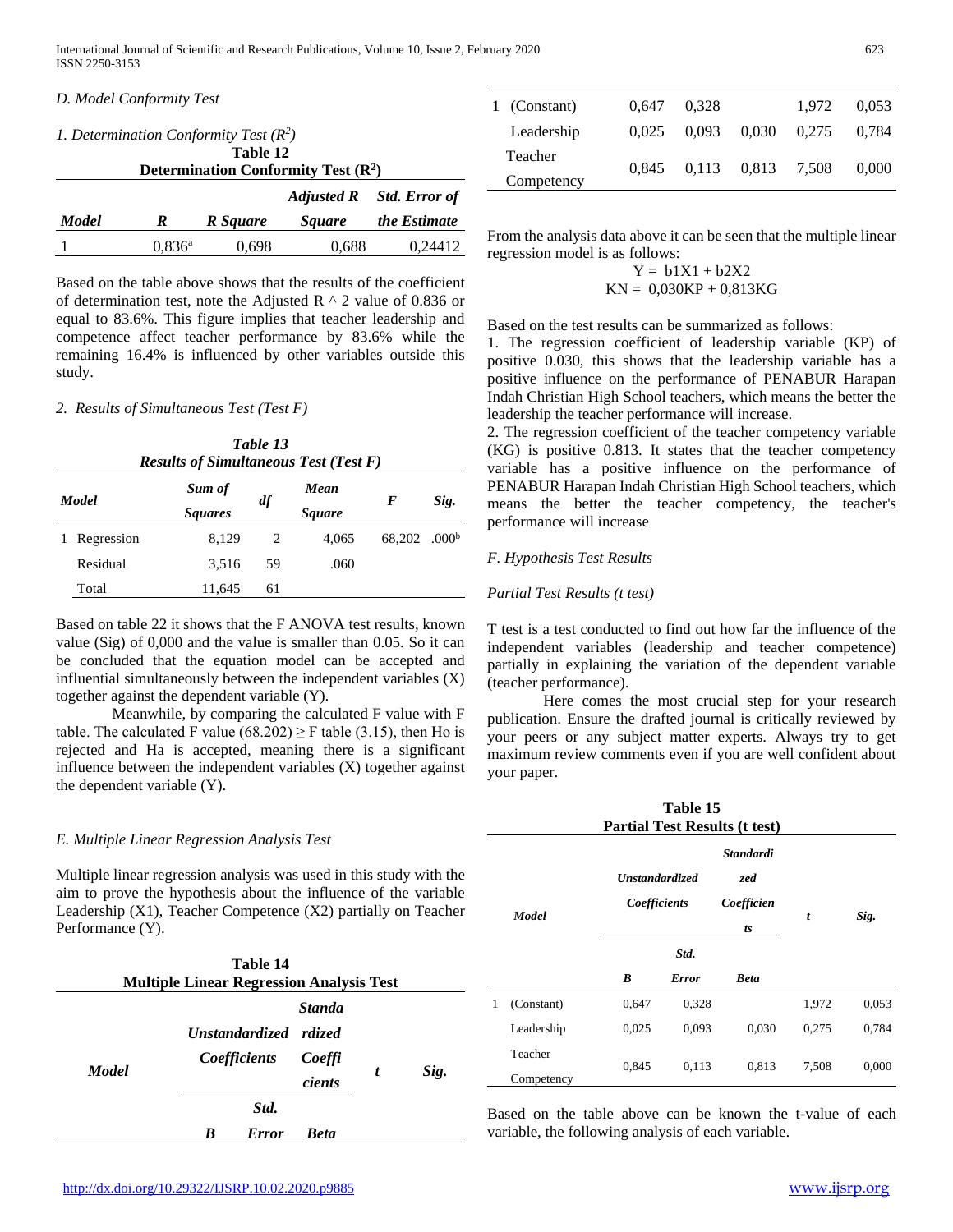- 1. Effect of leadership on teacher performance
- Based on table 21 can be obtained the t-value of 0.275 with a sig of 0.005. This shows that the t-count value is smaller than the t-table value  $(1.67)$  and the sig value is greater than 0.05, thus H1 is rejected and H0 is accepted, meaning that the leadership variable has no significant effect on teacher performance (Y).
- 2. Effect of teacher competence on teacher performance Based on table 21 can be obtained the t-value of 7.508 with a sig of 0.002. This shows that the calculated t-value is greater than the t-table value (1.67) and the sig value is smaller than 0.05, so H2 is accepted and H0 is rejected, meaning that the teacher competency variable has a significant influence on teacher performance (Y)

## **V. DISCUSSION OF RESEARCH RESULTS**

## 1. Effect of Leadership on Teacher Performance

Based on the results of the multiple linear regression test of leadership has a positive effect and from the results of the hypothesis test shows that the leadership variable has no significant effect, so it can be concluded that leadership has a positive and not significant effect on teacher performance. This means that the system running at PENABUR Harapan Indah Christian High School is good. Whoever takes the lead, the organization continues to run according to the existing system.

This result is in line with previous research conducted by Hakim Azizi (2018) about the influence of leadership style on employee performance of the Central Statistics Agency in West Kalimantan with work engagement as a mediating variable which states that leadership has a positive but not significant effect on employee performance. As well as previous research by Utari (2015) on the Effect of Motivation, Leadership, and Discipline on Employee Performance in the Wonogiri Regional Financial Management Revenue Service which states that the Leadership Variable has no significant effect on the performance of the Wonogiri Regional Revenue, Financial Management and Asset Service employee.

## 2. Effect of Teacher Competence on Teacher Performance

Based on the results of multiple linear tests that teacher competence has a positive effect on teacher performance and the results of hypothesis testing show that teacher competency variables significantly influence teacher performance, so it can be concluded that teacher competence has a significant effect on teacher performance. This means that the better or worse the teacher's competence, the significant influence on the performance of PENABUR Harapan Indah Christian High School teachers.

This result is in line with previous research conducted by Markx Pattiasina, Mieke Roring, Wehelmina Rumawas (2018), that human resource competency has a close relationship with employee performance and the results of regression tests it turns out that human resource competency has a significant influence on employee performance, as well as previous research conducted by Donny Feronika Octorano (2015), that competence has a positive and very significant effect on the dimensions of work quality on employee performance variables.

#### **VI. CONCLUSION AND SUGGESTION**

#### *Conclusion*

After conducting the discussion and research in the previous chapter on "Teacher Performance in the Perspective of Teacher Leadership and Competence" the researcher draws the following conclusions:

- 1. Leadership has a positive and not significant effect on the performance of PENABUR Harapan Indah Christian High School teachers. It can be concluded that the system that runs in PENABUR Harapan Indah Christian High School is good. Whoever takes the lead, the organization continues to run according to the existing system.
- 2. Teacher competence has a positive and significant effect on the performance of PENABUR Harapan Indah Christian High School teachers. This means that the better the competency of the teachers they have, the more it will affect the performance of PENABUR Harapan Indah Christian High School teachers.

## *Suggestion*

## *1. For companies*

It is recommended that the management of PENABUR Harapan Indah Christian High School be able to direct the leadership style in accordance with the company's vision and mission. Leaders must increase mutual trust and facilitate cooperation between school work units. The leader must listen more to the teacher / employee's opinion regardless of position. The leader maintains evaluation activities and always makes improvements in every activity carried out in the school.

Then in learning activities, giving students the opportunity to master learning materials according to their age and learning abilities through the regulation of the learning process and activities that need to be carried out and maintained. If the teacher has to leave the class, the teacher must ask the teacher to pick and supervise students by doing productive things. The teacher should have a learning journal, input notes from colleagues and the results of an assessment of the learning process as evidence that illustrates performance. With the increasing competency of teachers, which has an impact on the better performance of teachers, it will make parents' trust in schools increase, thereby increasing the admission of new students in the new school year.

# *2. For Further Researchers*

Can be used as material Can be used as reference material for those who want to conduct similar research related to leadership variables, teacher competence and performance. Suggestion that can be given is the teacher's performance can also be influenced by other variables, so that it can be used as a reference to examine variables that have not been explained in this study.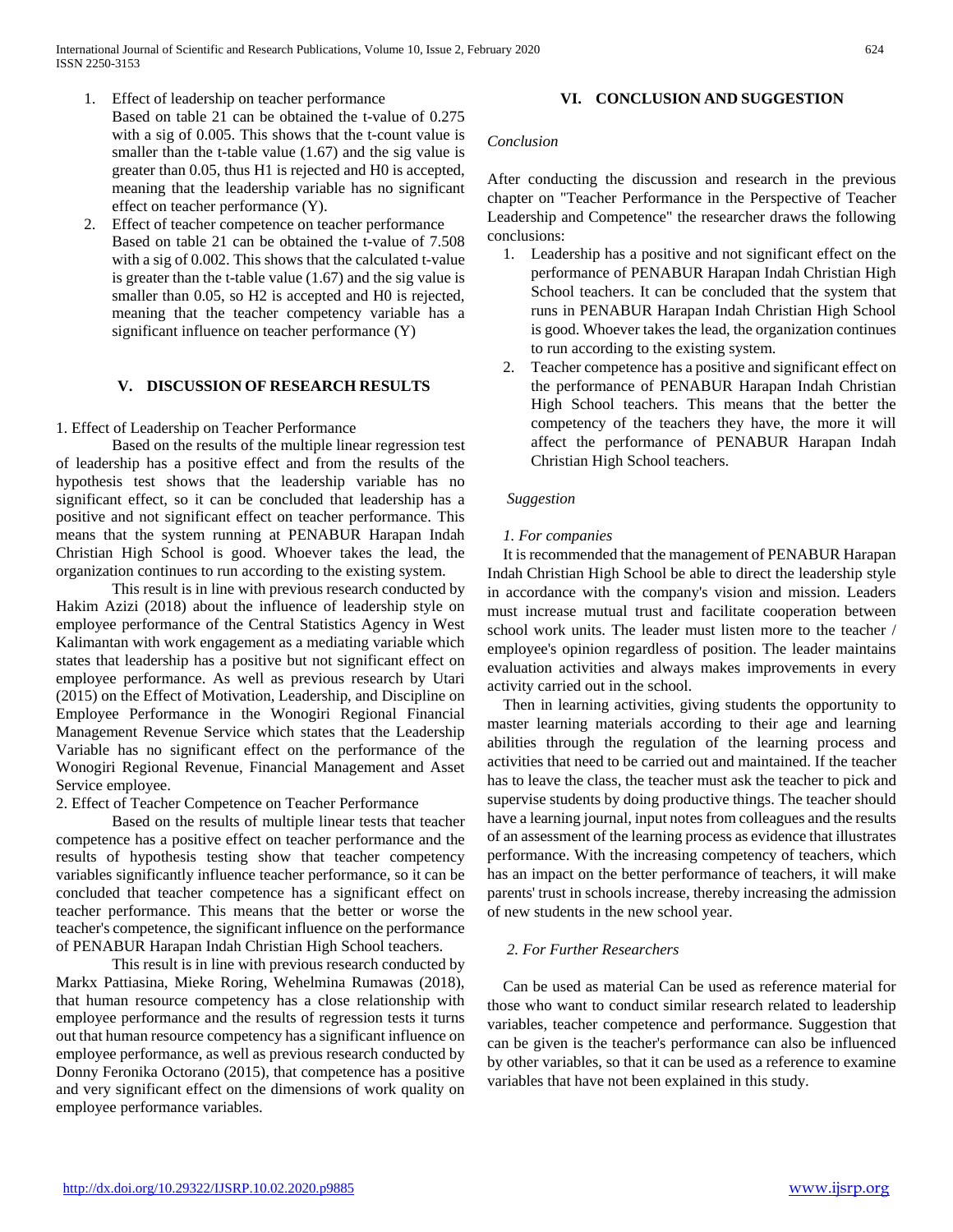#### **REFERENCES**

- [1] Azizi, H. (2019). Pengaruh Gaya Kepemimpinan Terhadao Kinerja Pegawai Badan Pusat Statistik Di Kalimantan Barat Dengan Work Engagement Sebagai Variabel Mediasi. Jurnal Manajemen dan Bisnis. Vol 7. No.1 Universitas Tanjungpura.
- [2] Bahrum, S.P., & Sinaga, I. W. (2015). Pengaruh Kepemimpinan Dan Motivasi Kerja Terhadap Kinerja Pegawai (Studi Pada Pegawai Lembaga Dewan Kawasan Perdagangan Bebas. Jurnal Akutansi, Ekonomi, dan Manjamen Bisnis. Vol.3 No.2. E-ISSN: 2548-9836.
- [3] Budiwibowo, S. (2014). Pengaruh Gaya Kepemimpinan Transaksional, Transfor-masional, dan Disiplin Kerja Terhadap Kinerja Guru (karyawan) di Kota Madiun. Jurnal Pendidikan Dasar dan Pembelajaran. Vol 4 No.2. Premier Educandum.
- [4] Delaney, J.T., & Huselid, M.A. (2017). The Impact Of Human Resource Management Practice On Perceptions Of Organizational Performance. Academy of Management. Vol. 39 No.4. ISSN: 1948-0989
- [5] Ferdinand, A, 2014. Metodologi Penelitian Manajemen: Pedoman Penelitian Untuk Penulisan Skripsi, Tesis, dan Disertasi Ilmu Manajemen. Badan Penerbit Universitas Diponegoro.
- [6] Ghozali, 2016. Aplikasi Analisis Multivariete Dengan Program IBM SPSS 23 Edisi 9. UNDIP.
- [7] Haryanto, D, (2017). Pengaruh Gaya Kepemimpinan, Kompensasi, Dan Komitmen Organisasi Terhadap Kinerja Karyawan CV. Indyferyto Group Yogyakarta. Repository Universitas PGRI Yogyakarta.
- [8] Heryanto, (2018). The Effect Of Competence And Discipline On Work Motivation And Impact On Employee Performance Of Pratama Tax Office In Malang Utara. Manajement and Aconomic Journal. Vol 2 No 3. ISSN: 2598-9537.
- [9] Imrani, Z.R. (2015). Hubungan Gaya Kepemimpinan Kepala Madrasah Terhadap Kinerja Guru Di Madrasah Ibtidaiyah Ma'arif Darul Huda Banturejo Sukoharjo Ngaglik Sleman Yogyakarta. Repositoy UIN Sunan Kalijaga Yogyakarta.
- [10] Jamaluddin & Pawirosumarto, S. (2017), Pengaruh Kompetensi, Motivasi Kerja dan Disiplin Kerja Terhadap Kinerja Guru (Studi Kasus di SMK Karya Fajar Kecamatan Petir Kabupaten Serang Provinsi Banten). Repository Universitas Mercu Buana.
- [11] Jumenah, (2018). Pengaruh Komunikasi Organisasi dan Gaya Kepemimpinan Kepala Sekolah Terhadap Guru (Studi Kasus Pada Guru SMA Negeri 94 Kalideres, Jakarta). Repository Universitas Mercu Buana
- [12] Kaplan dkk, 2000, Balanced Scorecard Menerapkan Strategi Menjadi Aksi. Jakarta. Erlangga.
- [13] Kaplan, R.S., & Norton, 2010, Balanced Scorecard Translating Strategy Into Action. Harvard Business School Press.
- [14] Khan.A.H, dkk, (2015). Impact Of Job Satisfation On Employee Performance An Empirical Study Of Autonomous Medical Institution Of Pakistan. African Journal of Business Management Vol. 6 (7). 22 Januari 2012. ISSN 1993- 8233.
- [15] Mangkunegara, A.P. (2017). Manajemen Sumber Daya Manusia Perusahaan. Bandung. PT. Remaja Rosdakarya.
- [16] Octorano, D.F. (2015). Pengaruh Koordinasi Kompetensi, dan Disiplin Terhadap Kinerja Pegawai di Unit Pelayanan Pengadaan Kementerian Agama Pusat (ULP KEMENAG Pusat). Repository Universitas Mercu Buana.
- [17] Pattiasina, M., et al. (2018). Pengaruh Kompetensi Sumber Daya Manusia Terhadap Kinerja Karyawan PT. Bank Tabungan Negara, Tbk, Kantor Cabang Manado. Jurnal Administrasi Bisnis. Universitas Sam Ratulangi. Vol 6 No.2 p-ISSN: 2338-9605.
- [18] Rabiyah, dkk, (2016). Hubungan Antara Kepemimpinan Kepala Sekolah dan Iklim Organisasi Sekolah terhadap Kinerja Guru SMPN di Kecamatan Sungai Kunyit Kabupaten Pontianak. Jurnal Pendidikan dan Pembelajaran Khatulistiwa. Vol.2 No.3. e-ISSN : 2715-2723.
- [19] Rathore, K., dkk. (2017). The Influence Of Leadership Styles On Employees Performance Under Perceptions Of Organizational Politics: A Study Of Telecom Sector In Pakistan. International Journal of Business and Social Science. Vol 8.No.7. Juli 2017. ISSN 2219-1933 (Print), 2219-6021 (Online).
- [20] Rivai. (2004). Manajemen Sumber Daya Manusia Untuk Perusahaan Dari Teori Ke Praktik. Jakarta. PT. RajaGrafindo Persada.
- [21] Sagala, (2017). Human Capital: Membangun Modal Sumber Daya Manusia Berkarakter Unggul Melalui Pendidikan Berkualitas. Depok. Kencana.
- [22] Sinambela, L.P. (2018). Manajemen Sumber Daya Manusia: Membangun Tim Kerja Yang Solid untuk Meningkatkan Kinerja. Jakarta. PT. Bumi Aksara.
- [23] Singgih Santoso. 2017. Statistik Multivariat Dengan SPSS. Jakarta. Gramedia.
- [24] Stephen P. Robbin, (2012), Perilaku Organisasi. Jakarta. Salemba Raya.
- [25] Sugiyono. (2017). Metode Penelitian Pendidikan Pendekatan Kuantitatif, Kualitatif, dan R&D. Bandung: Alfabeta.
- [26] Suryani N.K, dkk, (2018). Kinerja Organisasi. Yogyakarta. CV. Budi Utama.
- [27] Suryani, N.K. 2018. Pengaruh Praktik Manajemen Sumber Daya Manusia Terhadap Kinerja Organisasi dan Variabel Pemediasi, Desertasi Doktor Ilmu Manajemen. Universitas Udayana Denpasar.
- [28] Susilo, I.Q.F.H. (2018). Pengaruh Gaya Kepemimpinan Terhadap Kinerja Karyawan Dengan Motivasi Kerja Sebagai Variabel Intervening (Studi Pada Karyawan Pabrik Gula Kebon Agung Malang). Jurnal Administrasi dan Bisnis. Vol.1 No.4. Universitas Brawijaya.
- [29] Sutrisno, E. (2017). Manajemen Sumber Daya Manusia. Jakarta,Kencana.
- [30] Theresa, E. (2017). Leadership, Employee, Enggagment and Employee Performance In The Public Sector Of Ghana. Journal of Bisnis and Management Science. Vol.5 No.2. pp 27-34. DOI:10.12691.
- [31] Thoha, M. (2010). Kepemimpinan Dalam Manajemen. Jakarta. PT. Raja Grafindo Persada.
- [32] Undang Undang Guru dan Dosen (Undang Undang No. 14 Tahun 2005).
- [33] Utari, (2015). Pengaruh Motivasi, Kepemimpinan, dan Kedisiplinan Terhadap Kinerja Pegawai (Studi Kasus Pada Dinas Pendapatan Pengelolaan Keunagan dan Aset Daerah Wonogiri). Jurnal Universitas Muhammadiyah Surakarta.